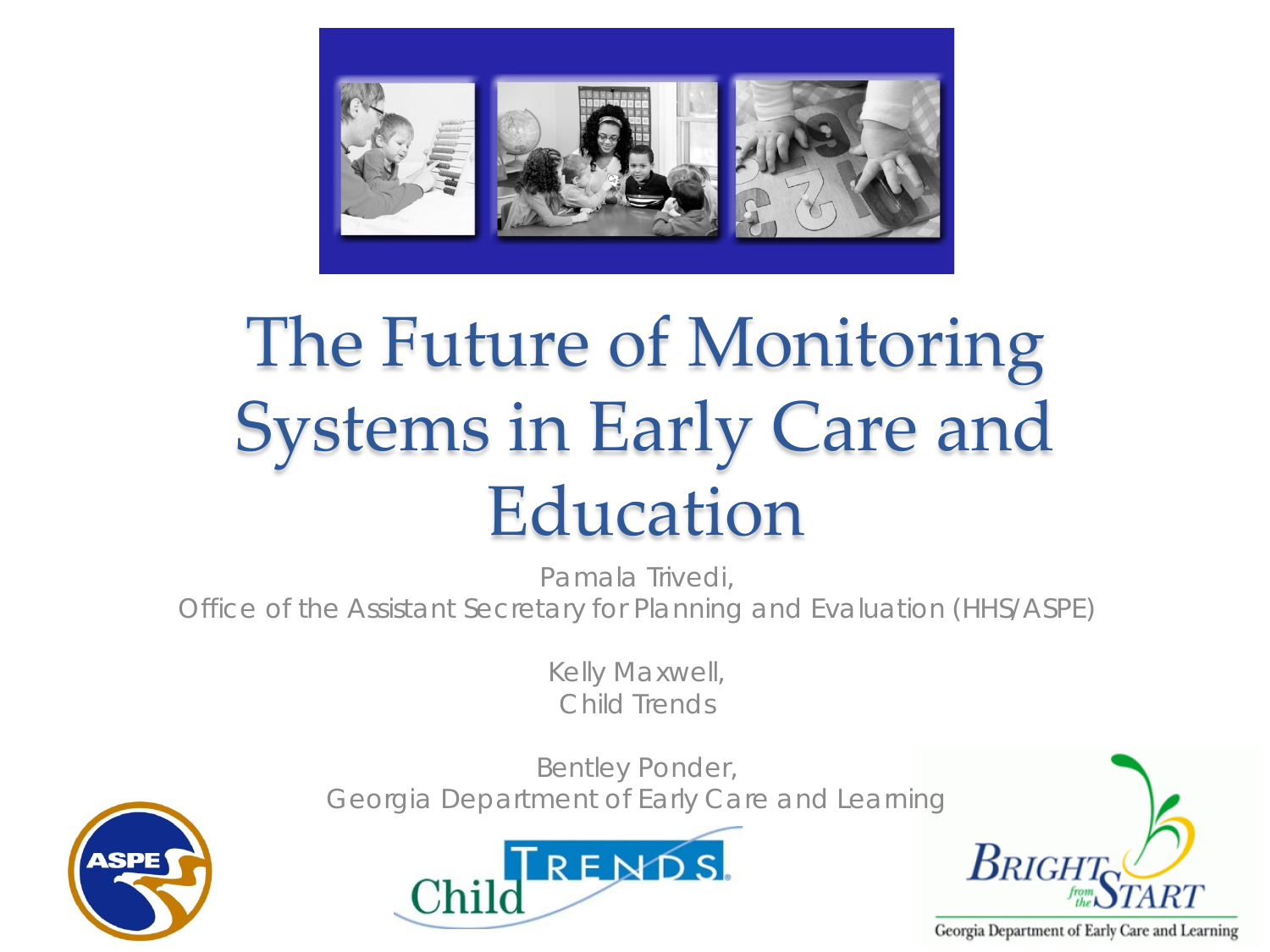### **Overview**

- State of Monitoring
- Participant Questions and Challenges
- Monitoring Across ECE
- Successful State Strategies
- Tips and Considerations for Moving Forward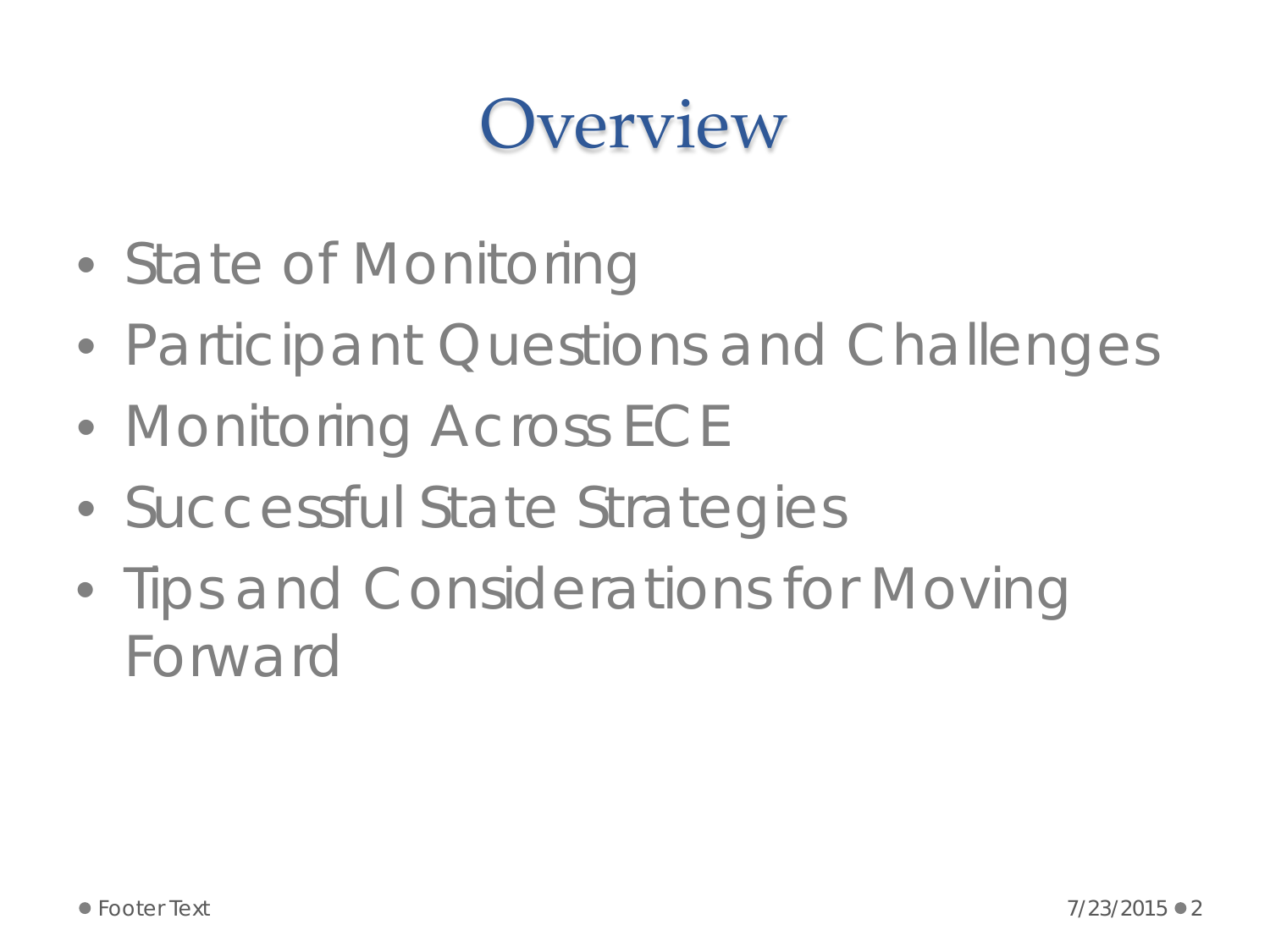# Current state of monitoring in ECE

- **[ASPE/ACF White paper](http://aspe.hhs.gov/hsp/15/ece_monitoring/rpt_ece_monitoring.cfm) rationale**
- Broad consensus: Ensuring safety and healthy development of young children
- Across sectors:
	- o Child Care- Addressing variation in state practice
	- o HS
	- o Pre-K
	- o DOD Programs
	- o IDEA
	- o CACFP
- Separate systems: duplicative practices; burdensome for grantees
- CCDBG Implementation: New challenges and opportunities
- From framework of compliance to quality improvement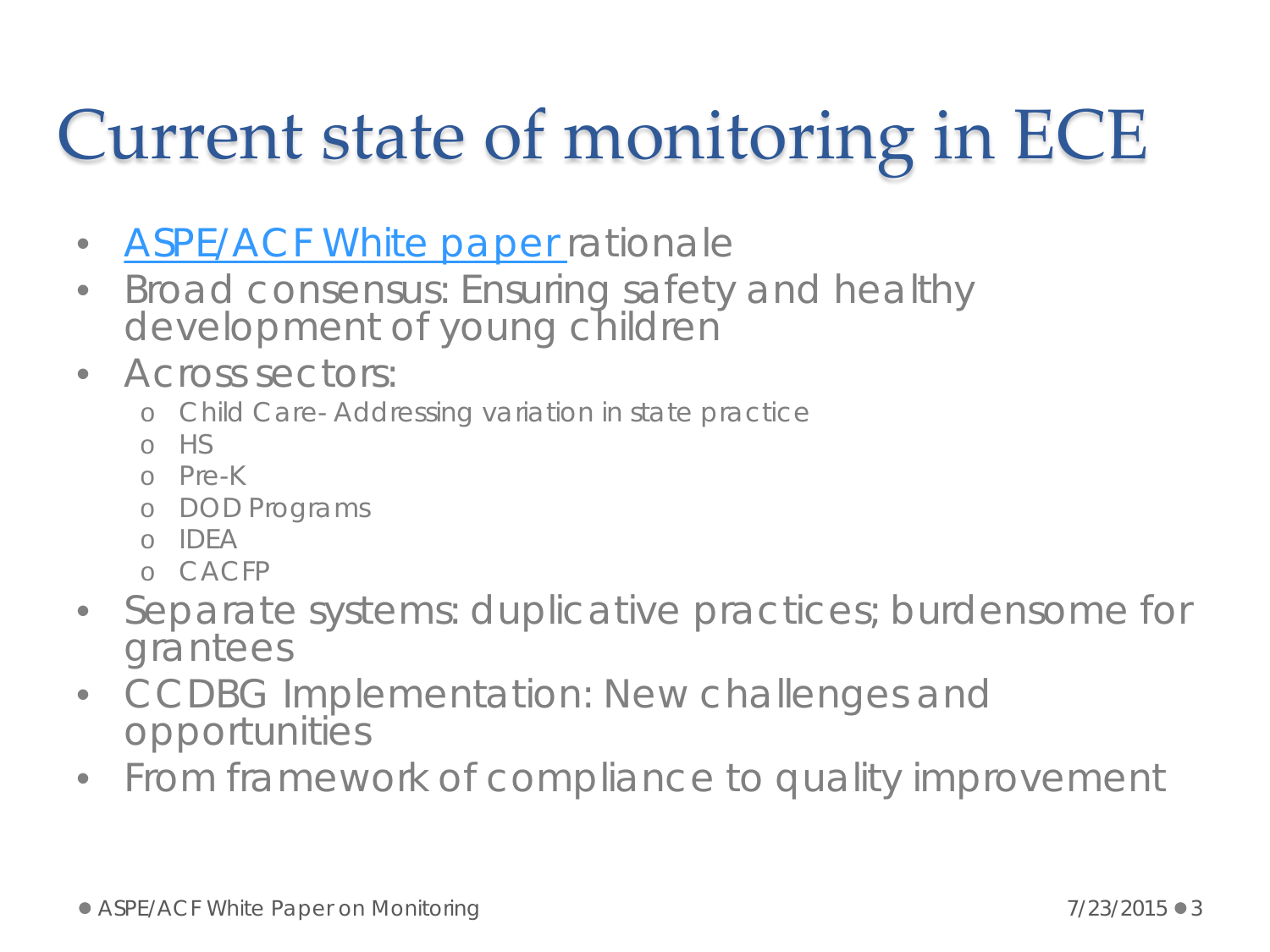## Lessons from states/grantees

- Partnerships with advocates, families & across agencies contribute to reform
- Considerations of staff capacity, caseload, professional development needs
- Need for robust data infrastructure
- Work on state-level statutory barriers for monitoring across sectors

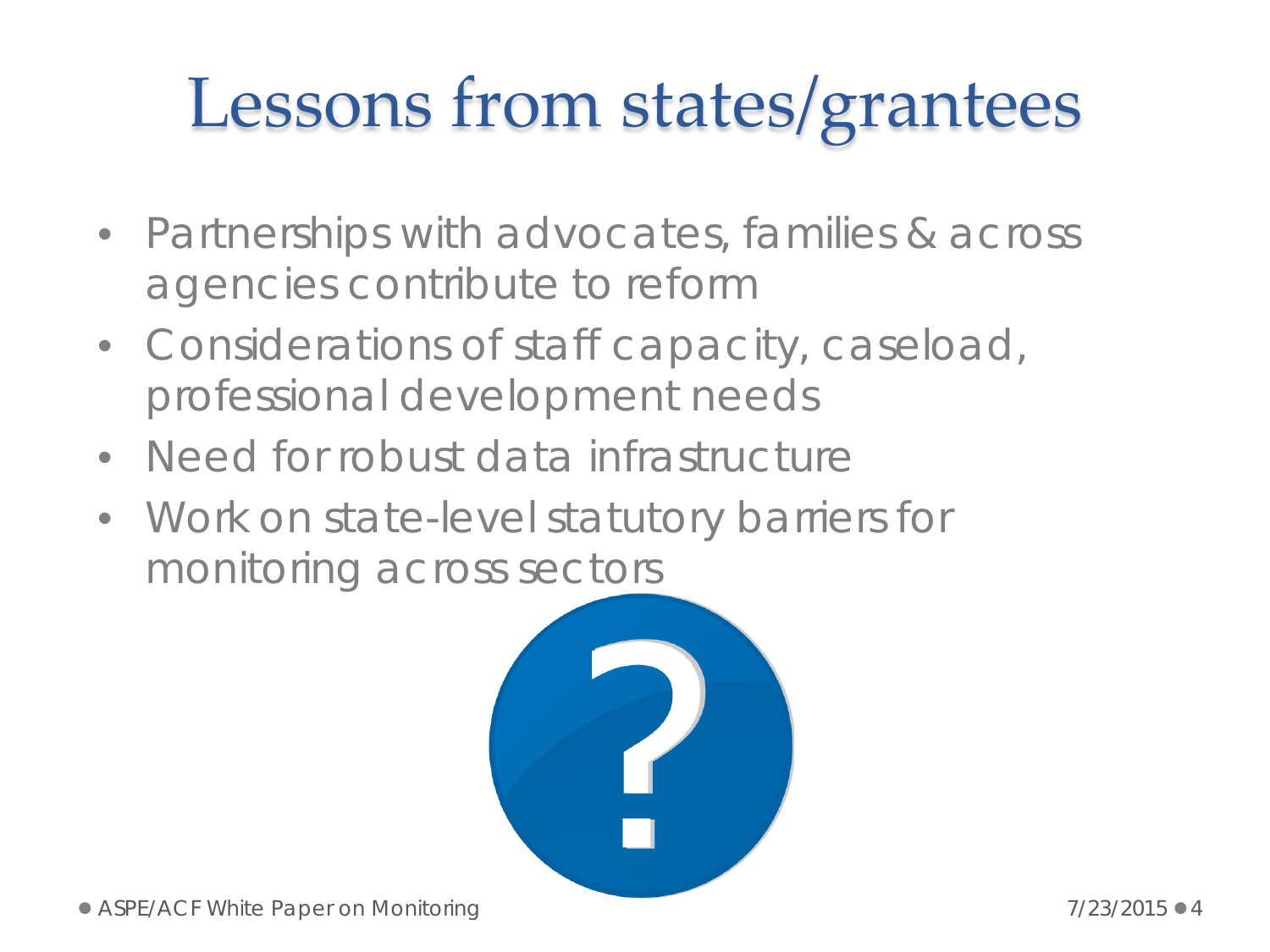## Options for states, territories & grantees Topic 1

Federal & state agencies partner to increase understanding among providers that the larger purpose of monitoring is to keep children, families, and staff safe.

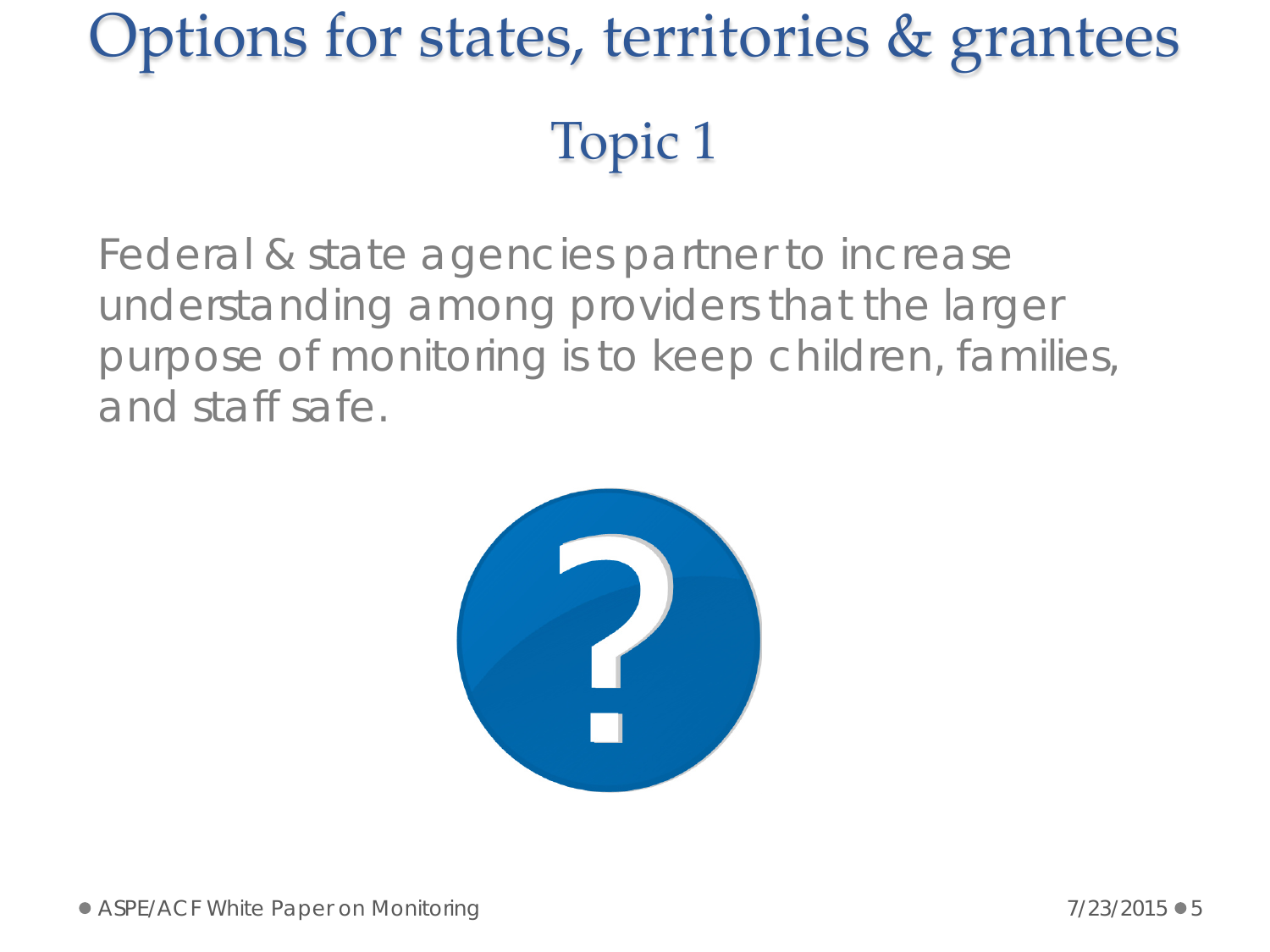### Options for states, territories & grantees

#### Topic 2

- Aligning policies and procedures across funding streams
	- o Cross-training
	- o Sharing monitoring findings; including non-compliances
	- o Alignment with CACFP
- Grounding this work in a universal set of health, safety and performance standards that are research-based and endorsed by professional organizations, such as *[Caring for our Children](http://www.acf.hhs.gov/programs/ecd/caring-for-our-children-basics)  [Basics](http://www.acf.hhs.gov/programs/ecd/caring-for-our-children-basics).*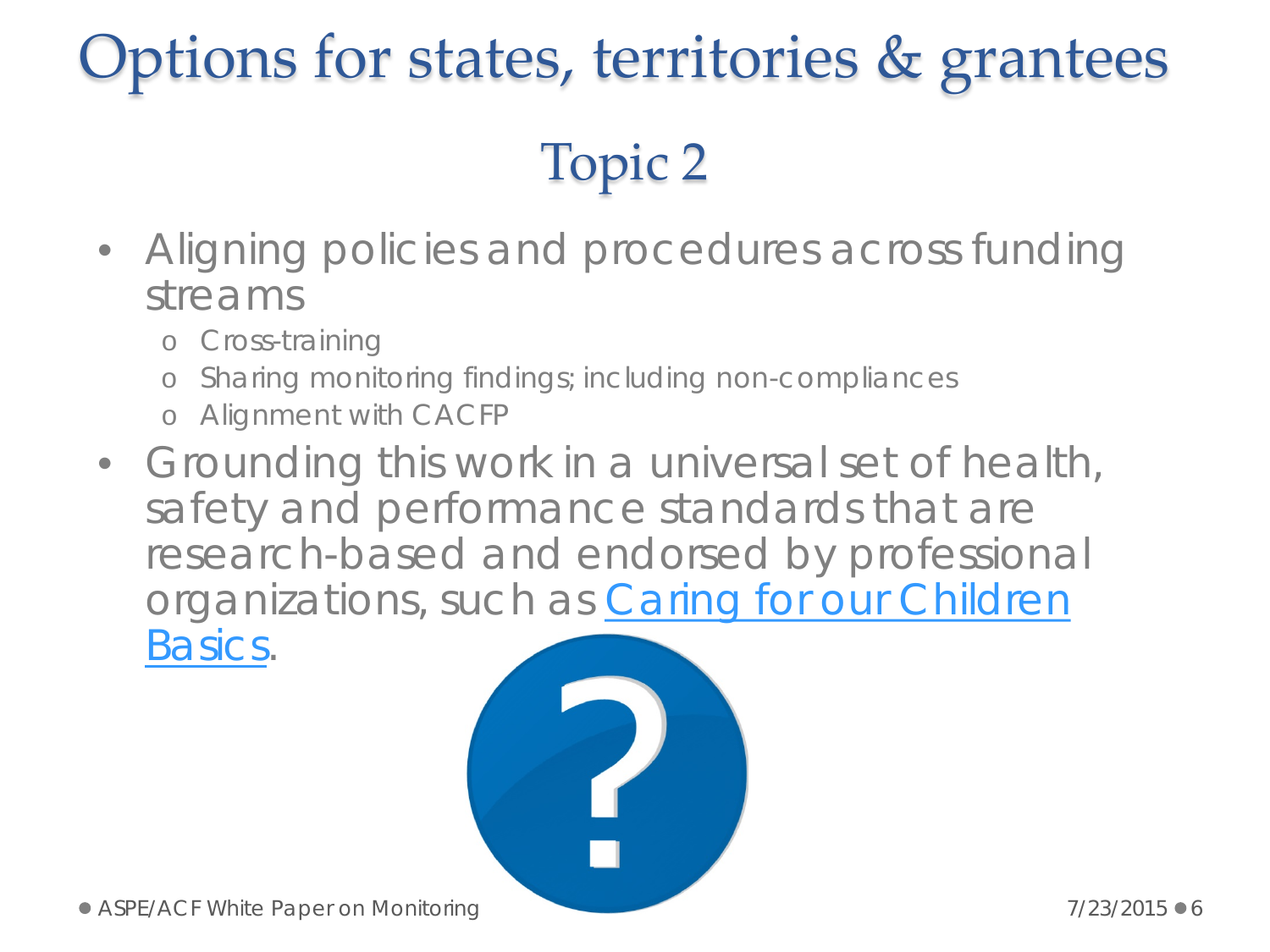### Options for states, territories & grantees

#### Topic 3: Approaches to Differential Monitoring

- Many states have invested in this; based on the work of Dr. Rick Fiene
- Strategies for determining frequency & depth of monitoring needed
- Key indicator approaches
- Could allow for better targeting of monitoring & TA resources

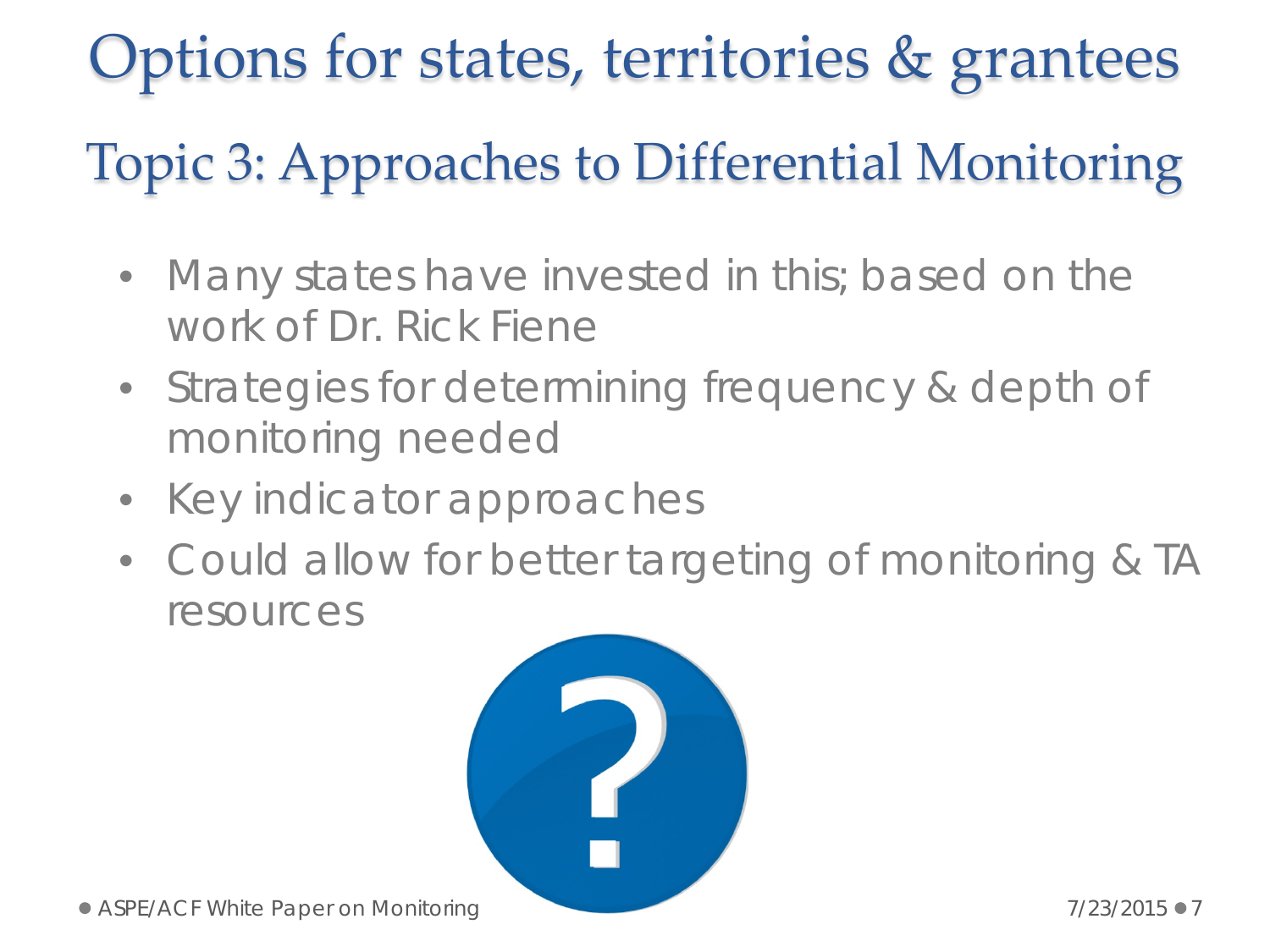# Follow-up resources

• ASPE/ACF White Paper:

[http://aspe.hhs.gov/hsp/15/ece\\_monitoring/rpt\\_ece\\_monitoring.cfm](http://aspe.hhs.gov/hsp/15/ece_monitoring/rpt_ece_monitoring.cfm)

- Caring for our Children Basics: <http://www.acf.hhs.gov/programs/ecd/caring-for-our-children-basics>
- CACFP Guidance: <http://www.fns.usda.gov/sites/default/files/CACFP14-2013.pdf>
- Contemporary Issues in Licensing: Child Care Licensing Inspection Policies [https://childcareta.acf.hhs.gov/resource/contemporary-issues-licensing](https://childcareta.acf.hhs.gov/resource/contemporary-issues-licensing-child-care-licensing-inspection-policies)[child-care-licensing-inspection-policies](https://childcareta.acf.hhs.gov/resource/contemporary-issues-licensing-child-care-licensing-inspection-policies)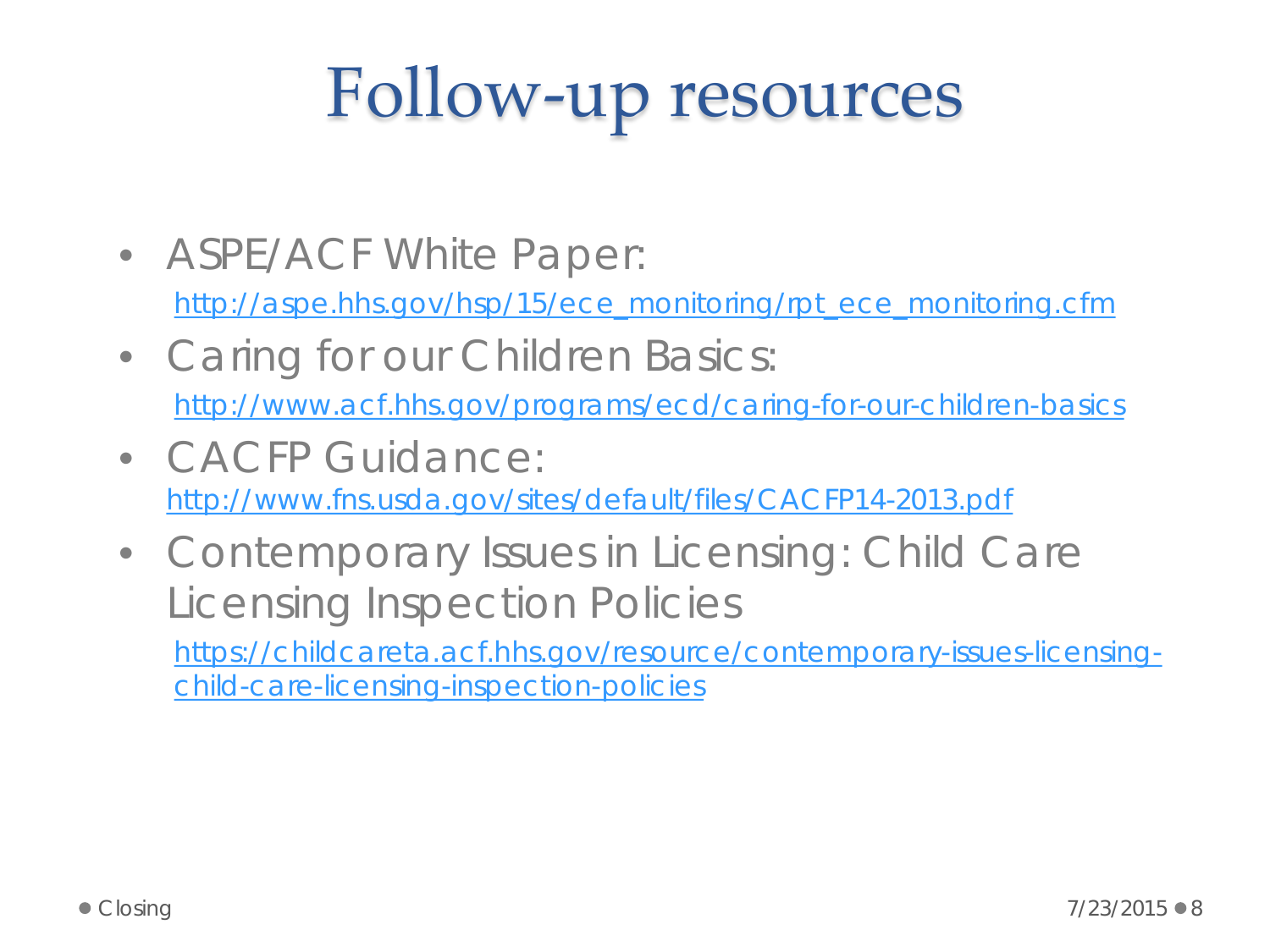# Follow-up resources

• Contemporary Issues in Licensing: Monitoring Strategies for Determining Compliance - Differential Monitoring, Risk Assessment, and Key Indicators

[https://childcareta.acf.hhs.gov/resource/contemporary-issues-licensing](https://childcareta.acf.hhs.gov/resource/contemporary-issues-licensing-monitoring-strategies-determining-compliance-differential)[monitoring-strategies-determining-compliance-differential](https://childcareta.acf.hhs.gov/resource/contemporary-issues-licensing-monitoring-strategies-determining-compliance-differential) 

- Data Explorer <https://childcareta.acf.hhs.gov/data>
- National Program Standards Crosswalk Tool (n.d.), by NCCCQI <https://occqrisguide.icfwebservices.com/index.cfm?do=crosswalk>